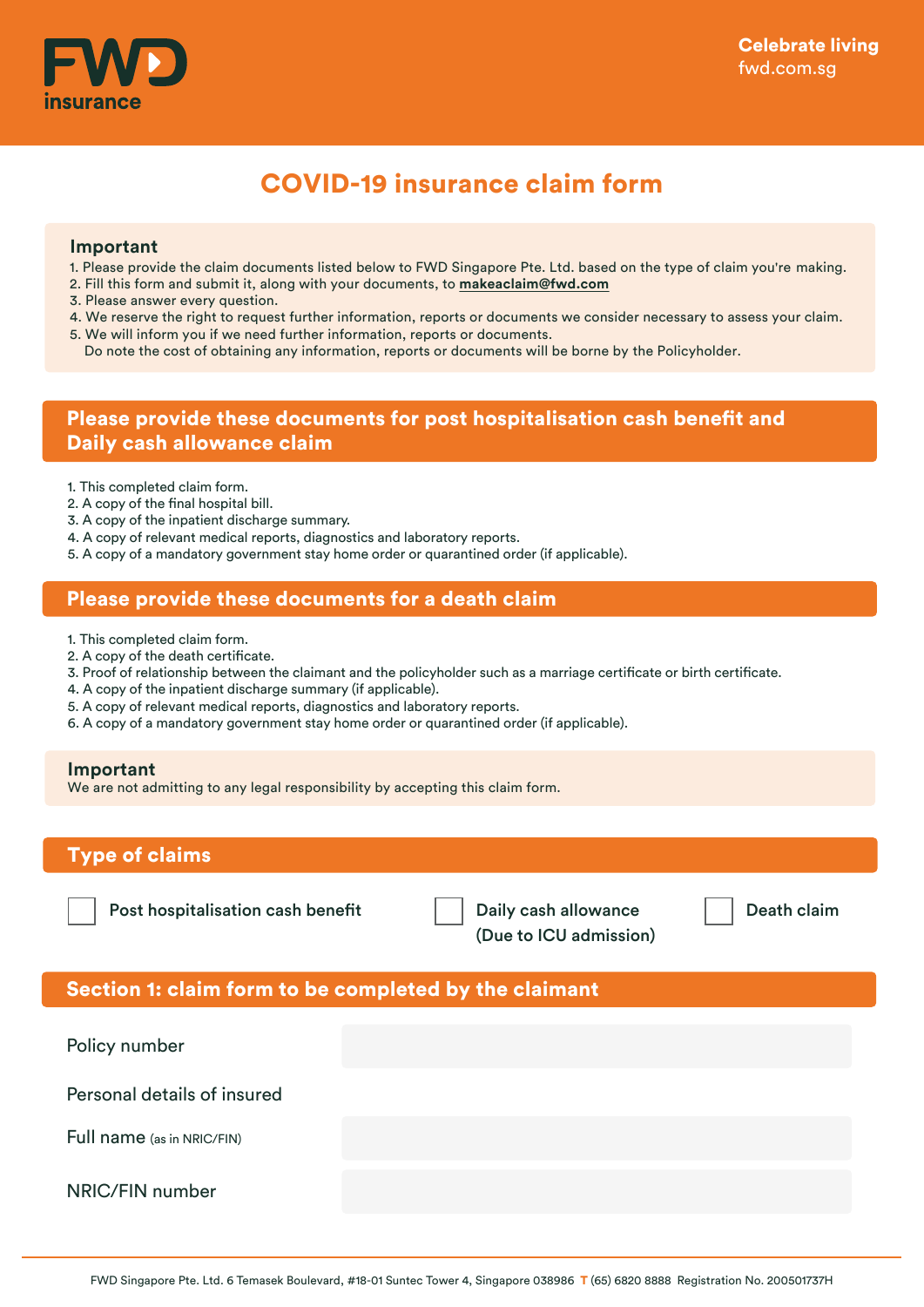

| Gender                                                       |                      |                                                                            |                    |                       |
|--------------------------------------------------------------|----------------------|----------------------------------------------------------------------------|--------------------|-----------------------|
| Occupation                                                   |                      |                                                                            |                    |                       |
| Industry (Please select one)                                 |                      | <b>Transportation &amp; storage</b><br><b>Health &amp; social services</b> |                    | Food<br><b>Others</b> |
| Name of employer                                             |                      |                                                                            |                    |                       |
| Address of employment                                        |                      |                                                                            |                    |                       |
|                                                              |                      |                                                                            |                    |                       |
|                                                              |                      |                                                                            |                    |                       |
| Date the first symptoms started                              |                      |                                                                            |                    |                       |
| Description of first symptoms                                |                      |                                                                            |                    |                       |
| Date of first medical<br>consultation for these symptoms     |                      |                                                                            |                    |                       |
| Period of stay home order<br>or quarantine                   | From<br>(dd/mm/yyyy) |                                                                            | To<br>(dd/mm/yyyy) |                       |
| <b>Final diagnosis</b>                                       |                      |                                                                            |                    |                       |
| Date of diagnosis                                            |                      |                                                                            |                    |                       |
| If hospitalised, please indicate<br>The name of the hospital |                      |                                                                            |                    |                       |
| Date of admission                                            |                      |                                                                            |                    |                       |
| Date of discharge                                            |                      |                                                                            |                    |                       |
| Name and address of<br>Doctor or specialist                  |                      |                                                                            |                    |                       |
| That attended to<br>You during your                          |                      |                                                                            |                    |                       |
| Hospitalisation                                              |                      |                                                                            |                    |                       |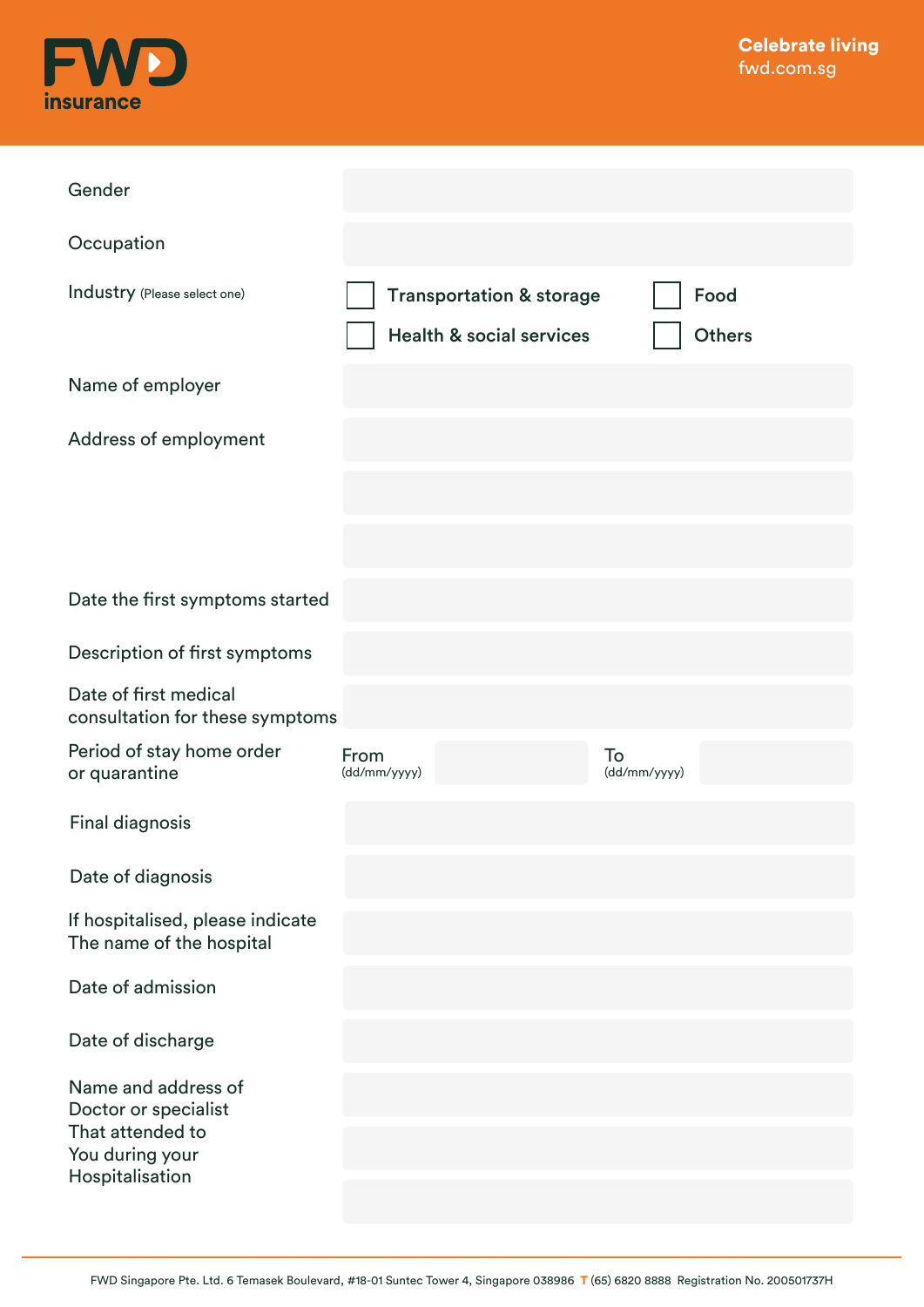

### Recent travel history (from january 2020 onwards)

| List of countries visited | <country 1=""></country> |                    |  |
|---------------------------|--------------------------|--------------------|--|
|                           | From<br>(dd/mm/yyyy)     | To<br>(dd/mm/yyyy) |  |
|                           | <country 2=""></country> |                    |  |
|                           | From<br>(dd/mm/yyyy)     | To<br>(dd/mm/yyyy) |  |
|                           | <country 3=""></country> |                    |  |
|                           | From<br>(dd/mm/yyyy)     | To<br>(dd/mm/yyyy) |  |
|                           | <country 4=""></country> |                    |  |
|                           | From<br>(dd/mm/yyyy)     | To<br>(dd/mm/yyyy) |  |

# Mode of payment

Once approved, your claim amount will be credited into your bank account. Kindly provide your bank account information. Bank account name has to match claimant's full name.

| <b>Bank transfer</b>                                                            |  |  |  |
|---------------------------------------------------------------------------------|--|--|--|
| Name of bank                                                                    |  |  |  |
| Account holder's name                                                           |  |  |  |
| Account number                                                                  |  |  |  |
| If you would like the settlement amount by cheque, please fill in the following |  |  |  |
| Payee name                                                                      |  |  |  |
| <b>Address</b>                                                                  |  |  |  |
|                                                                                 |  |  |  |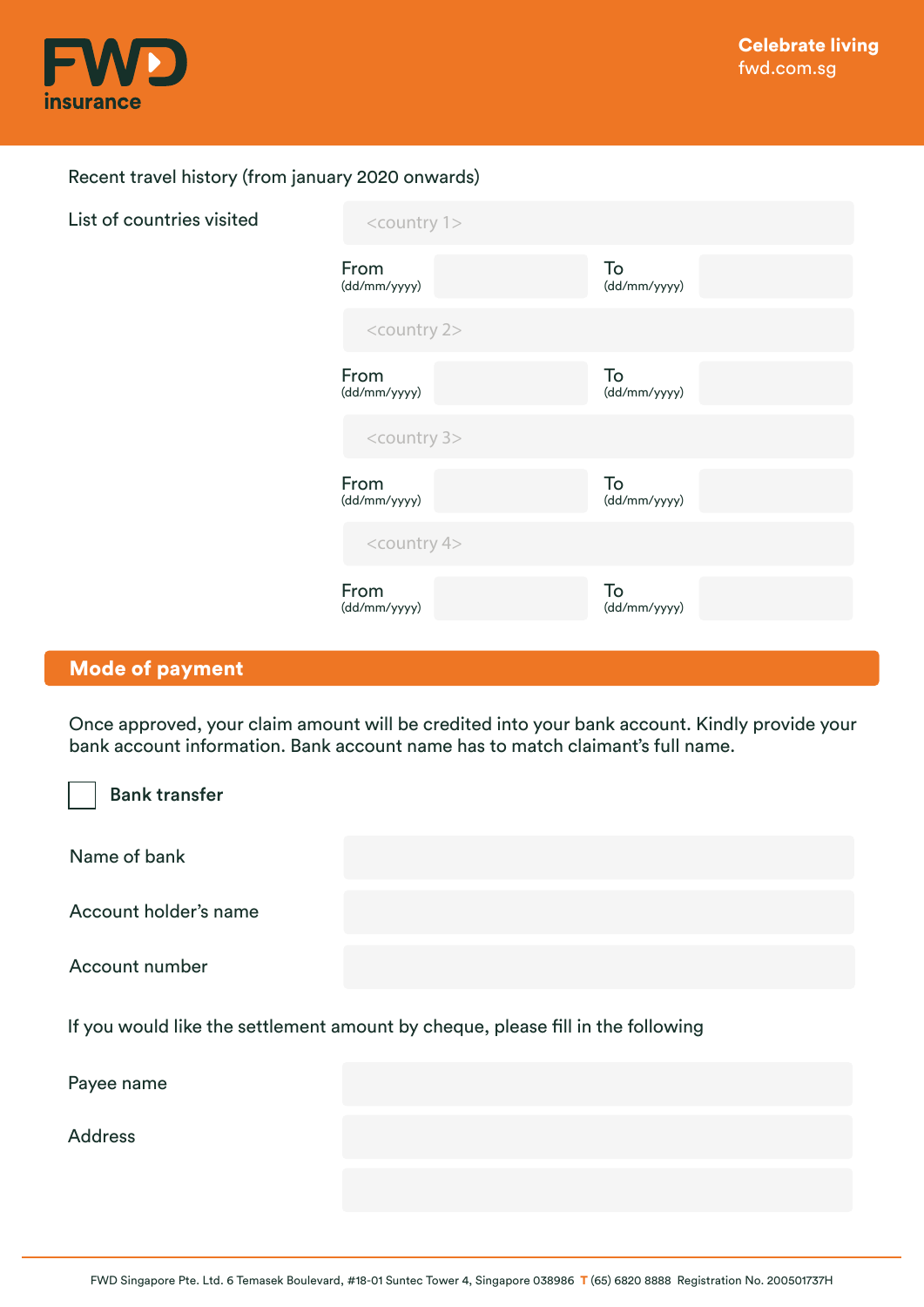

### Declaration, authorisation and consent to use personal data

- I certify that the information provided in this form is true and complete and I have not withheld any material information that could affect this claim. 1.
- For the purposes of policy administration, which includes the processing and/or investigation of this claim, I hereby: 2.
	- a. authorise any person or organisation who has relevant information on this claim, including but not limited to any medical practitioner, health care provider, clinic, hospital, insurance company and/or investigative agency, to release and exchange any and all information (including personal health information) requested by FWD Singapore Pte Ltd and/or its claims service providers;
	- b. authorise FWD Singapore Pte Ltd and/or its claim service providers to collect, use, disclose and/or exchange with such persons or organisations referred to in (a) above any and all relevant information (including personal health information); and
	- c. confirm that I am authorised to disclose information (including personal health information) about the insured person if this claim is made on his/her behalf.
- I also give consent for FWD Singapore Pte. Ltd. to collect, use or disclose my personal data for audit, business analysis, reinsurance purposes and for the purposes set out in FWD's Privacy Policy, which can be found at www.fwd.com.sg. 3.
- I agree that a photocopy or electronic version of this authorisation shall be as valid as the original. 4.
- My signature below will signify my consent. 5.

| Signature of policyholder/claimant |                                       |
|------------------------------------|---------------------------------------|
| Name of policyholder/claimant      | <b>Relationship with policyholder</b> |
| <b>Contact number</b>              | <b>Email</b>                          |

#### FWD Singapore Pte. Ltd. 6 Temasek Boulevard, #18-01 Suntec Tower 4, Singapore 038986 T (65) 6820 8888 Registration No. 200501737H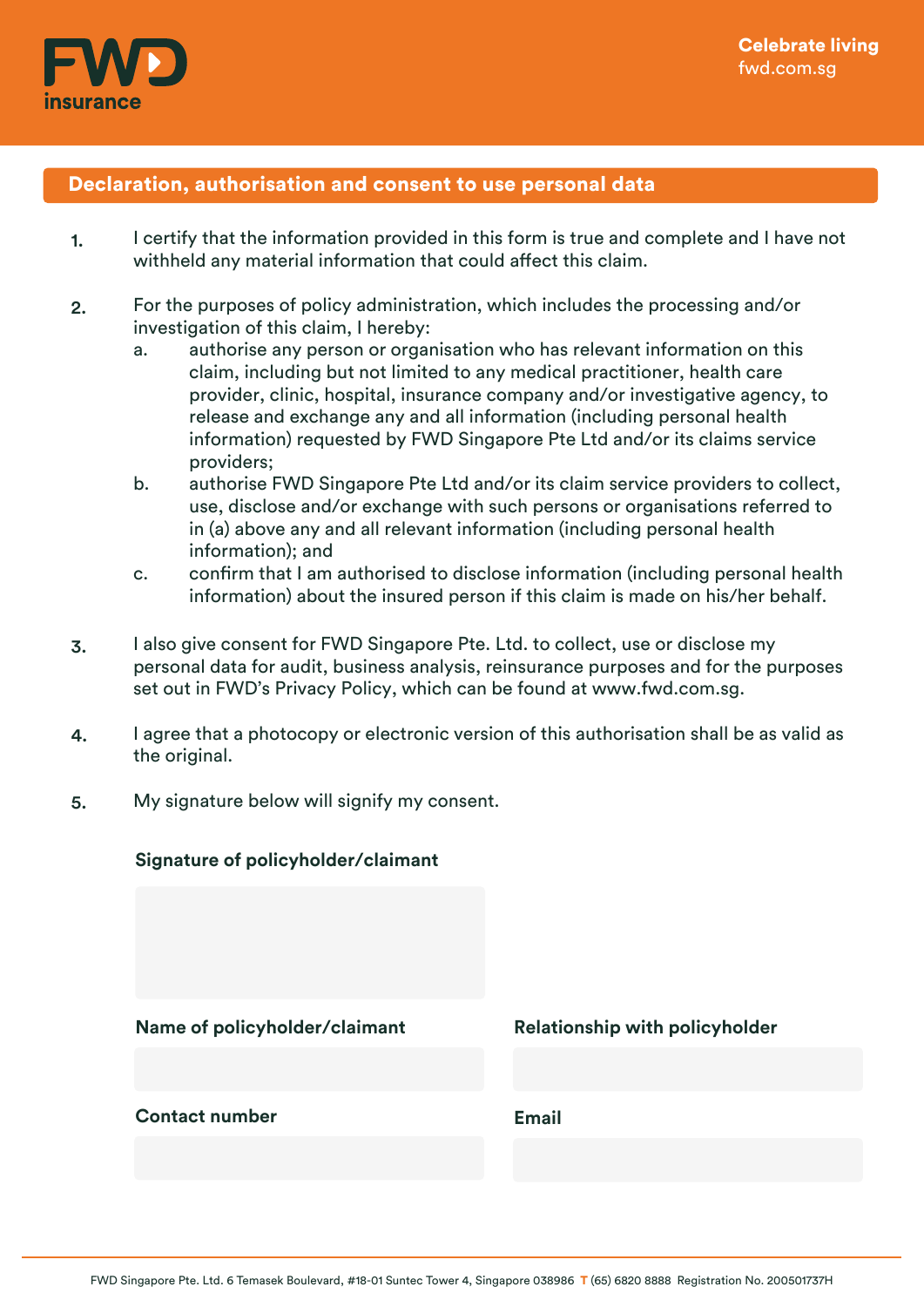

| <b>Section 2: doctor's statement</b>                                                                                                                                   |                      |  |  |  |
|------------------------------------------------------------------------------------------------------------------------------------------------------------------------|----------------------|--|--|--|
| Patient's name                                                                                                                                                         |                      |  |  |  |
| NRIC/FIN/Passport number                                                                                                                                               |                      |  |  |  |
| Date of treatment                                                                                                                                                      |                      |  |  |  |
| Diagnosis                                                                                                                                                              |                      |  |  |  |
| Date of diagnosis                                                                                                                                                      |                      |  |  |  |
| If patient is hospitalised, please indicate date of admission and date of discharge                                                                                    |                      |  |  |  |
| Date of admission                                                                                                                                                      | Date of<br>discharge |  |  |  |
| When did the patient first consult you for this condition?                                                                                                             |                      |  |  |  |
|                                                                                                                                                                        |                      |  |  |  |
| Was the patient referred to you by any other doctor or specialist?<br>If yes, please provide name and address of the doctor, date of referral and reason for referral. |                      |  |  |  |
| Date of referral                                                                                                                                                       |                      |  |  |  |
| Reason for referral                                                                                                                                                    |                      |  |  |  |
| Was the patient ever tested positive for COVID-19 prior to this incident?                                                                                              |                      |  |  |  |

Did the patient experience any symptoms such as a persistent cough, fever, raised temperature? If yes when did the first symptom start?